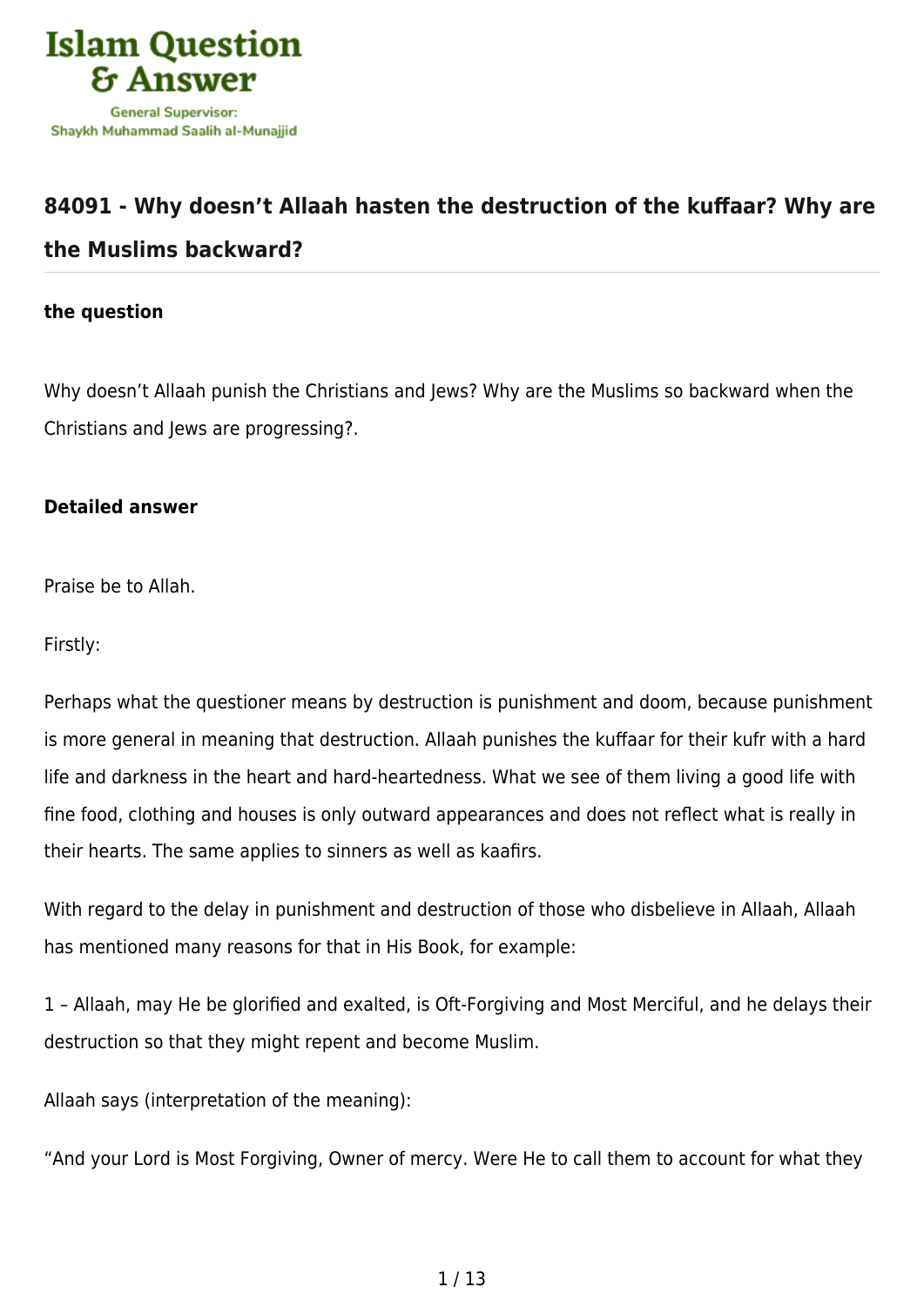

have earned, then surely, He would have hastened their punishment"

[al-Kahf 18:58]

Imam al-Tabari (may Allaah have mercy on him) said:

Allaah says to His Prophet Muhammad (peace and blessings of Allaah be upon him): O Muhammad, your Lord is the Concealer who covers the sins of His slaves with His pardon if they repent from them.

"Owner of mercy. Were He to call them to account for what they have earned" i.e., those who turn away from His signs, when they are reminded of what they have earned of sin.

"then surely, He would have hastened their punishment" but by His mercy towards His creation He does not do that until their appointed time comes.

Tafseer al-Tabari (18/52).

2 – One of the attributes of Allaah is forbearance, and one of His beautiful names is al-Haleem (the Forbearing). So He does not hasten the punishment, rather He grants His creation a respite without ignoring their deeds, but He does not fail to punish them when He wills.

(a)al-Shaykh al-Shanqeeti (may Allaah have mercy on him) said:

Allaah says (interpretation of the meaning):

"Were He to call them to account for what they have earned, then surely, He would have hastened their punishment"

[al-Kahf 18:58]

In this verse Allaah explains that if He were to call people to account for what they have earned of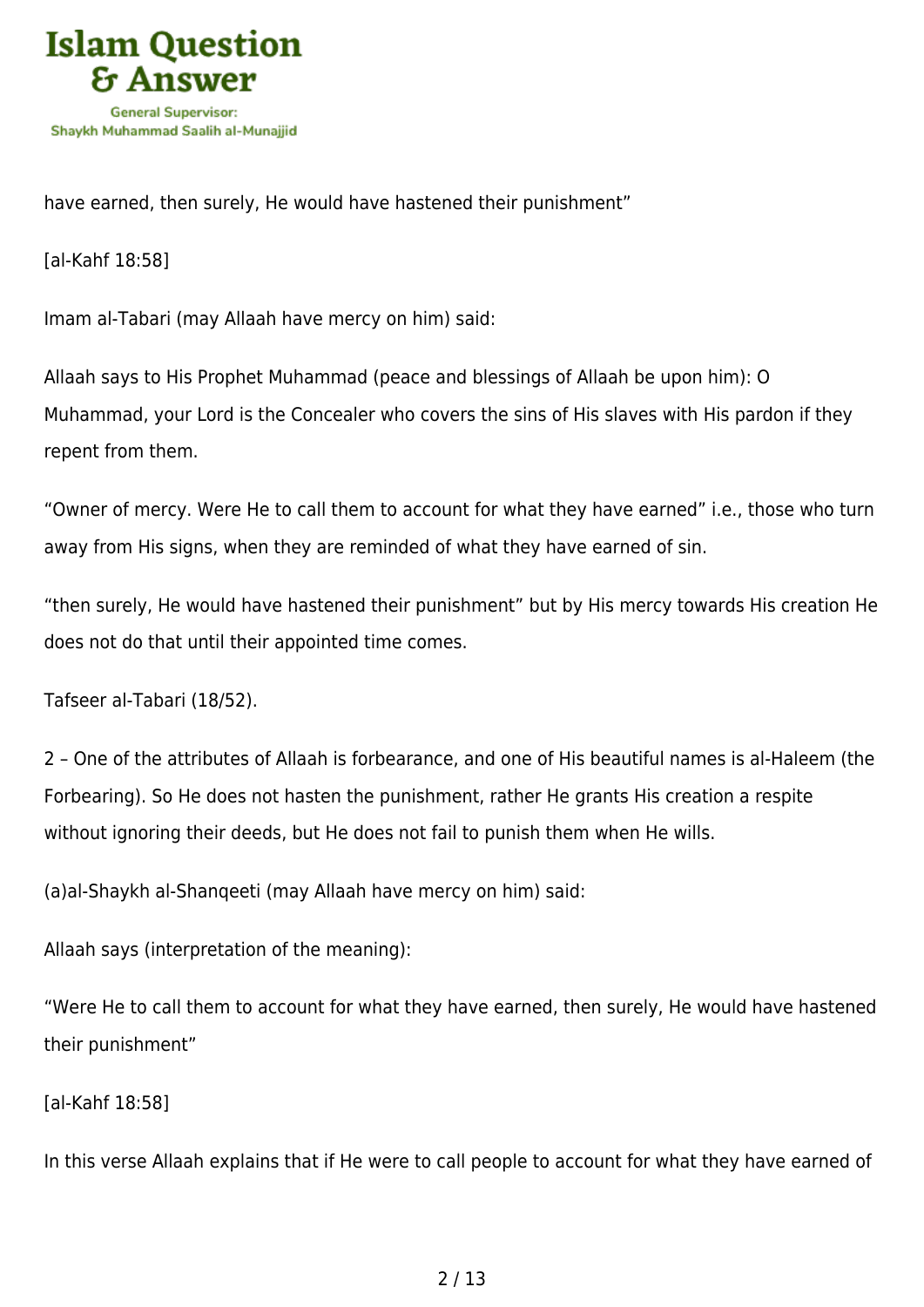

sin, such as kufr and disobedience, He would have hastened their punishment, because of the abhorrent nature of their deeds, but He is forbearing and does not hasten the punishment, so He grants them respite but does not ignore their deeds.

Adwa' al-Bayaan, 4/164

(b)and he (may Allaah have mercy on him) said, commenting on the verse (interpretation of the meaning):

"And if Allaah were to seize mankind for their wrongdoing, He would not leave on it (the earth) a single moving (living) creature, but He postpones them for an appointed term and when their term comes, neither can they delay nor can they advance it an hour (or a moment)"

[al-Nahl 16:61]:

In this verse Allaah says that if He were to hasten the punishment for mankind, He would destroy everyone who is on earth, but He is forbearing and does not hasten the punishment, because hastening is the action of one who fears missing an opportunity, and the Lord of the heavens and the earth does not miss anything that He wills.

This is mentioned in more than one place, such as the verse at the end of Soorat Faatir (interpretation of the meaning):

"And if Allaah were to punish men for that which they earned, He would not leave a moving (living) creature on the surface of the earth; but He gives them respite to an appointed term, and when their term comes, then verily, Allaah is Ever All‑Seer of His slaves"

[Faatir 35:45]

And in the verse: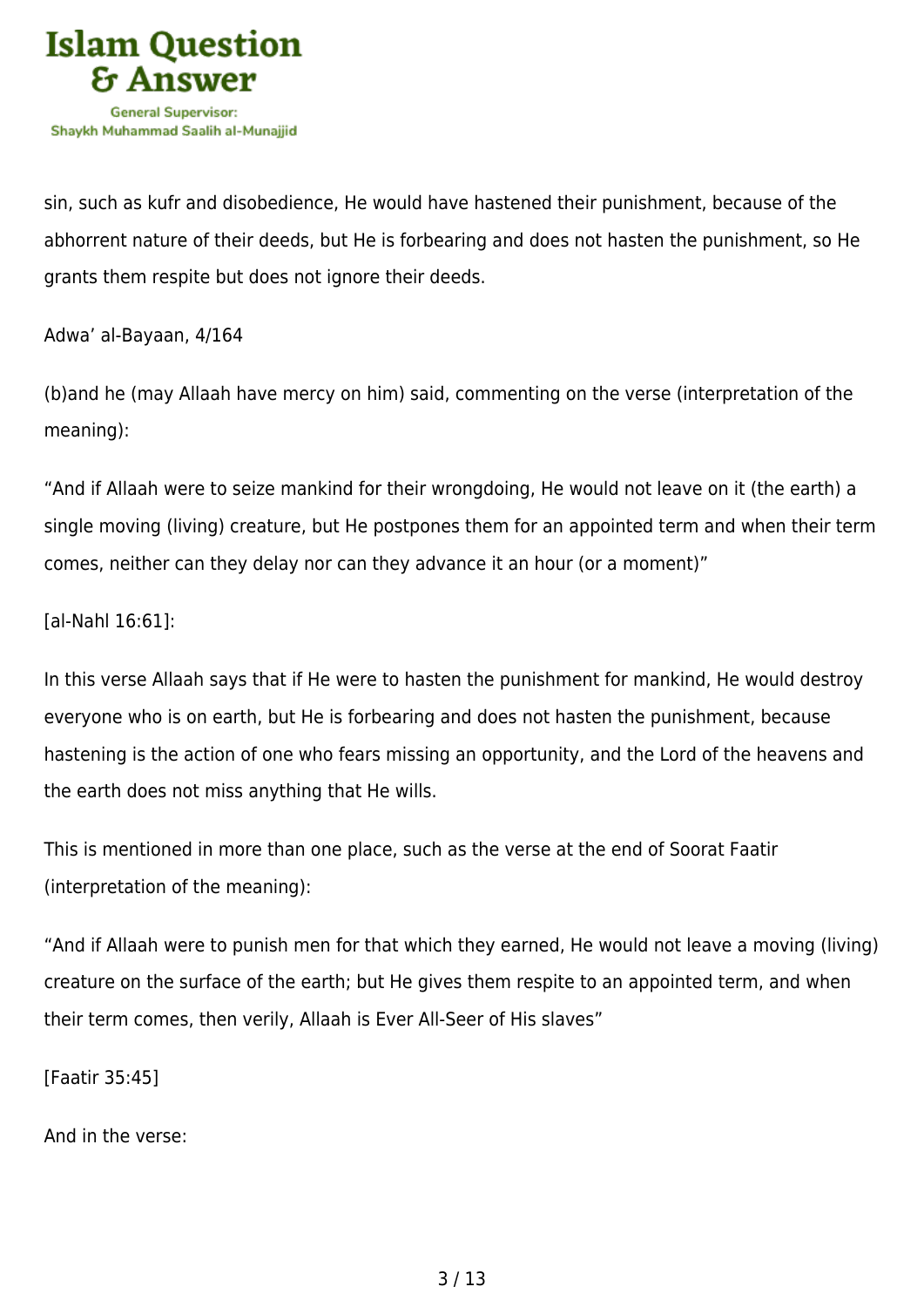

"And your Lord is Most Forgiving, Owner of mercy. Were He to call them to account for what they have earned, then surely, He would have hastened their punishment. But they have their appointed time, beyond which they will find no escape"

[al-Kahf 18:58]

Adwa' al-Bayaan (3/263)

3 – The punishment of the kuffaar will undoubtedly come to pass in the Hereafter, and the delay therein is only because the time decreed by Allaah has not yet come, which is the Day of Resurrection.

Allaah says (interpretation of the meaning):

"and had it not been for a Word that had gone forth before from your Lord, the case would have been judged between them, and indeed they are in grave doubt concerning it (this Qur'aan)"

[Hood 11:110]

"And had it not been for a Word that went forth before from your Lord, and a term determined, (their punishment) must necessarily have come (in this world)"

[Ta-Ha 20:129]

"And your Lord is Most Forgiving, Owner of mercy. Were He to call them to account for what they have earned, then surely, He would have hastened their punishment. But they have their appointed time, beyond which they will find no escape"

[al-Kahf 18:58]

"Consider not that Allaah is unaware of that which the Zaalimoon (polytheists, wrongdoers) do, but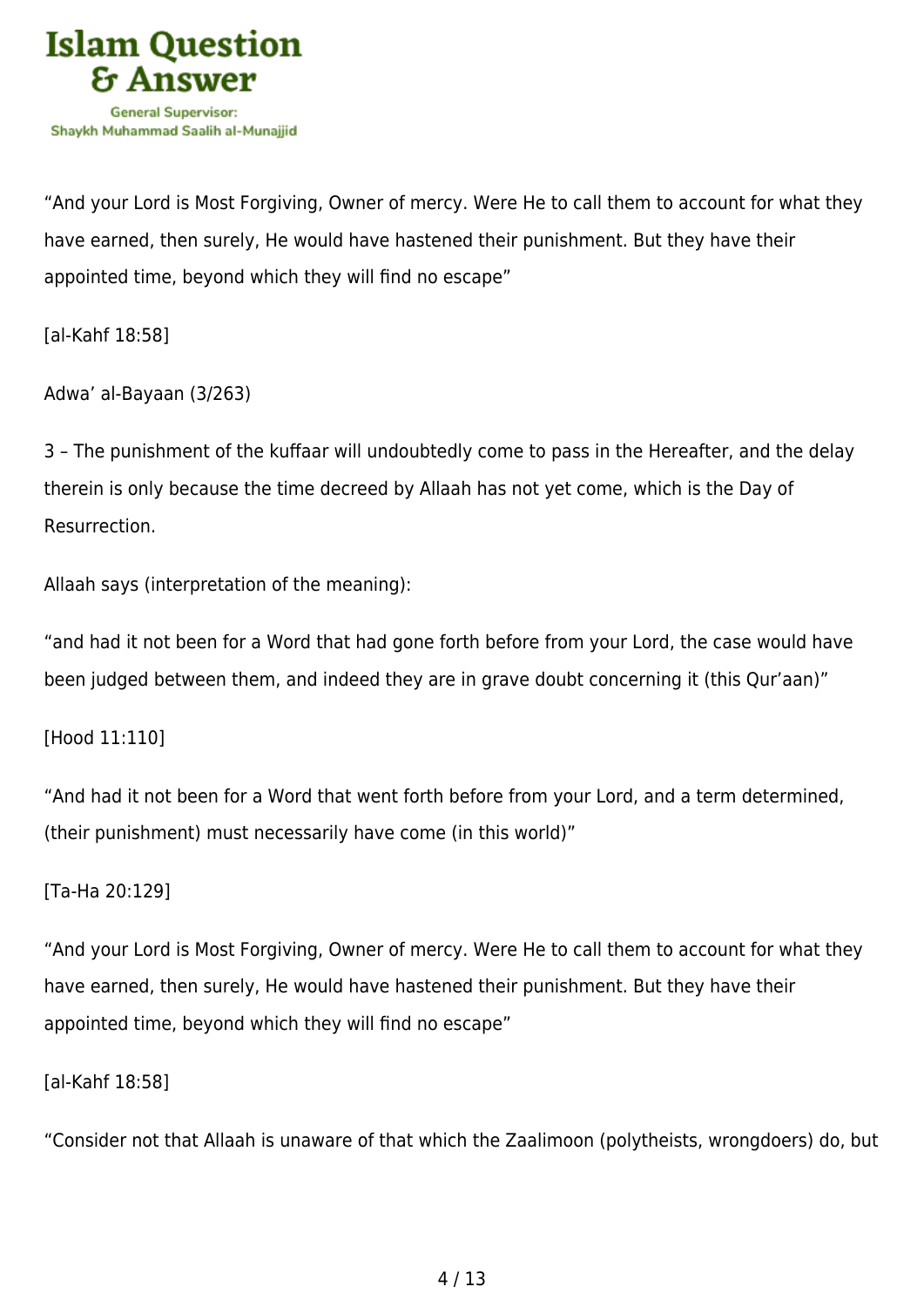

He gives them respite up to a Day when the eyes will stare in horror"

[Ibraaheem 14:42]

(a) al-Baghawi (may Allaah have mercy on him) said:

"And had it not been for a Word that went forth before from your Lord, and a term determined" [Ta-Ha 20:129]. What this means is that were it not for a word that went forth before from your Lord, it would have been binding and a term determined. The word is the ruling that the punishment be delayed for them, i.e., were it not that it had previously been decreed that the punishment should be delayed for them. And the phrase "a term determined" refers to the Day of Judgement.

"(their punishment) must necessarily have come (in this world)" the punishment would inevitably have befallen, as happened to the kuffaar in the past.

Tafseer al-Baghawi (5/302)

(b) Ibn Katheer (may Allaah have mercy on him) said:

Allaah says (interpretation of the meaning): "And had it not been for a Word that went forth before from your Lord, and a term determined" [Ta-Ha 20:129]. This means that were it not for a word that was previously issued by Allaah, stating that the reckoning for His slaves should wait until the Day of Resurrection, the punishment would have been hastened for them in this world.

Tafseer Ibn Katheer (7/195).

(c)Shaykh al-Sa'di (may Allaah have mercy on him) said: "And had it not been for a Word that went forth before from your Lord," to delay it and not hasten the punishment for them, "(their punishment) must necessarily have come (in this world)" the punishment would have come to the wrongdoers, but the wisdom of Allaah dictated that judgement between them should be delayed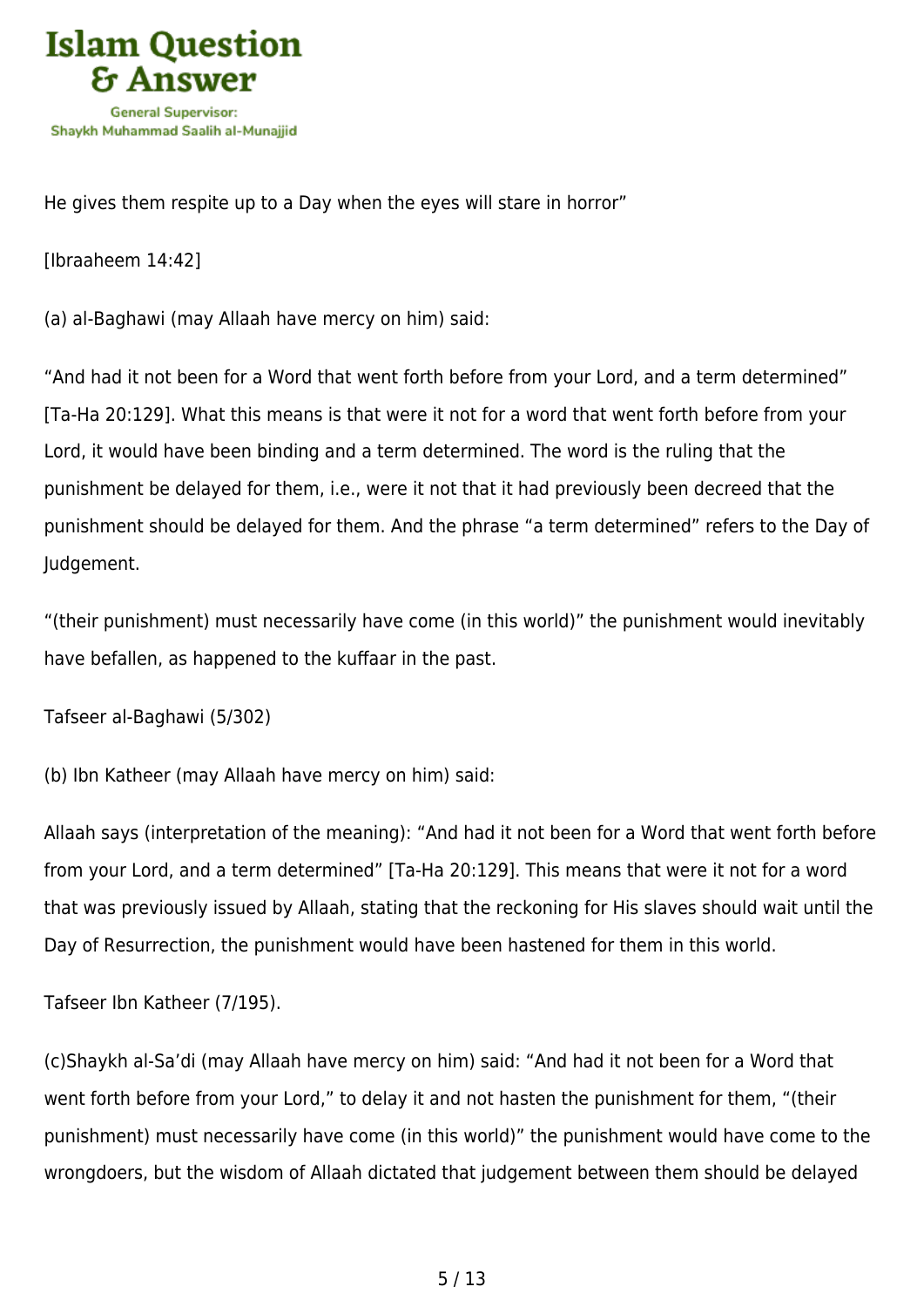

until the Day of Resurrection.

Tafseer al-Sa'di (p. 390)

(d)al-Shanqeeti (may Allaah have mercy on him) said:

Allaah says (interpretation of the meaning): "But they have their appointed time, beyond which they will find no escape"[al-Kahf 18:58]. In this verse Allaah states that even though He does not punish them immediately, He is not ignoring them or failing to punish them, rather He has set an appointed time for them when He will punish them, and He will not delay the punishment beyond that time or bring it forward.

Adwa' al-Bayaan (4/164, 165).

4 – With regard to those who are ungrateful for the blessings of their Lord, and do not turn to His mercy, and persist in their kufr and stubbornness, delaying the punishment increases their sin, until they meet their almighty and vengeful Lord with an abundance of sin, and they no longer have any excuse.

Allaah says (interpretation of the meaning):

"So think not that Allaah will fail to keep His Promise to His Messengers. Certainly, Allaah is All‑Mighty, All‑Able of Retribution"

[Ibraaheem 14:47]

"And let not the disbelievers think that Our postponing of their punishment is good for them. We postpone the punishment only so that they may increase in sinfulness. And for them is a disgracing torment"

[Aal 'Imraan 3:178]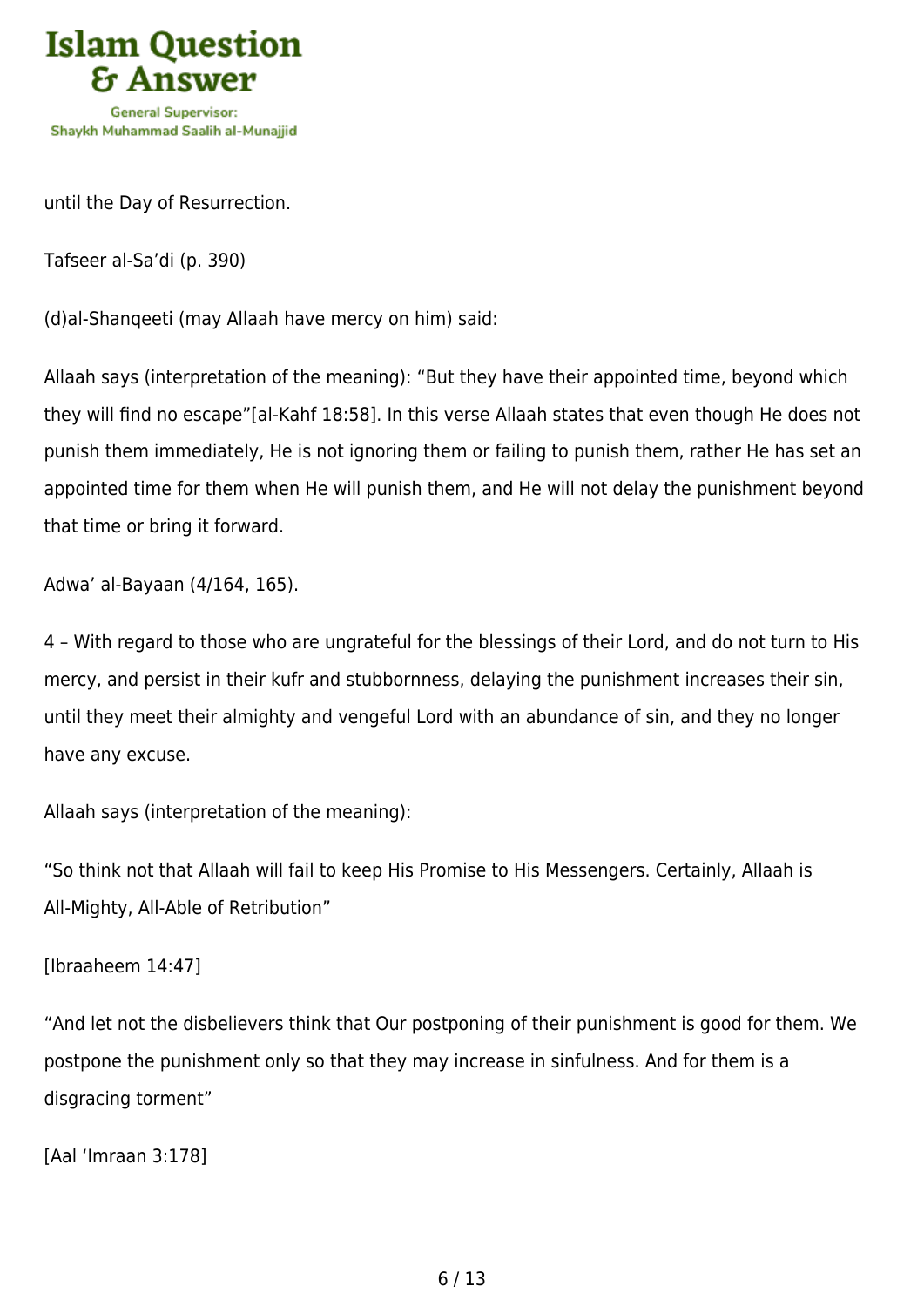

"So make no haste against them; We only count out to them a (limited) number (of the days of the life of this world and delay their term so that they may increase in evil and sins)"

[Maryam 19:84]

(a)Imam al-Tabari (may Allaah have mercy on him) said:

The meaning of the verse "We postpone the punishment only so that they may increase in sinfulness" [Aal 'Imraan 3:178] is: We are only delaying the punishment and giving them a long time so that they may increase in sin.

 "And for them is a disgracing torment" means for those who disbelieved in Allaah and His Messenger, a punishment in the Hereafter that will be shaming and humiliating.

Tafseer al-Tabari (7/423).

(b)al-Tabari also said:

"So make no haste against them; We only count out to them a (limited) number (of the days of the life of this world and delay their term so that they may increase in evil and sins)" [Maryam 19:84] – here Allaah is saying: Do not hasten to seek punishment and destruction for these kuffaar, O Muhammad.

"We only count out to them a (limited) number (of the days of the life of this world and delay their term so that they may increase in evil and sins)" means, We are only delaying their destruction so that they may increase in sin, and We are counting all their deeds, even the smallest of them, so that We may punish them for all of them, and We are not delaying their destruction for some good that We will for them.

Tafseer al-Tabari (18/252)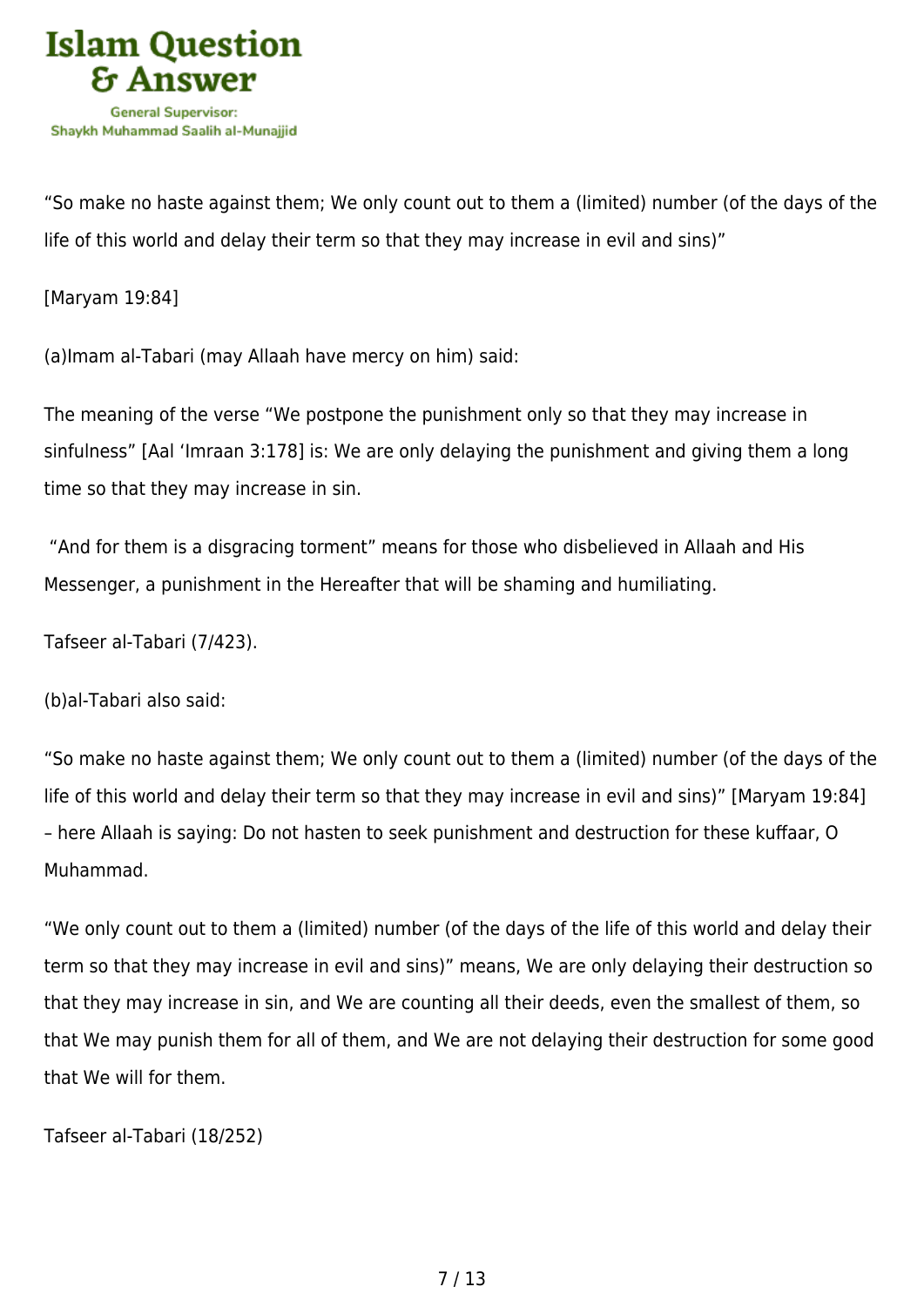

What a serious warning and what fear it instills in the heart; what grave vengeance and retribution, when the Compellor, the Sublime warns the rebellious sinner of what he deserves because of his sin, when there is no way out for him and nowhere for him to flee to.

Al-Bukhaari (4686) and Muslim (2583) narrated that Abu Moosa said: The Messenger of Allaah (peace and blessings of Allaah be upon him) said: "Allaah, may He be glorified and exalted, grants respite to the wrongdoer, but when He seizes him He will not let him off." Then he recited: "Such is the Seizure of your Lord when He seizes the (population of) towns while they are doing wrong. Verily, His Seizure is painful (and) severe" [Hood 11:102].

## Secondly:

With regard to the second matter which is the backwardness of the Muslims and the advancement of the kuffaar in the standard of living and worldly sciences, you should understand that their progress does not go beyond worldly matters. As for true knowledge, which is knowledge of Allaah and the Hereafter, they have no share of that. Allaah says (interpretation of the meaning):

"They know only the outside appearance of the life of the world (i.e. the matters of their livelihood, like irrigating or sowing or reaping), and they are heedless of the Hereafter"

[al-Room 30:7]

This is also part of Allaah's establishing proof against them, as He gives them the means that enable them to gain useful knowledge of that which will benefit them and guide them towards the true religion, but they allow themselves to be distracted by worldly matters and they do not benefit from it in such a way as to save themselves and set things straight for themselves in the Hereafter, and so that their worldly affairs would be set straight too. Allaah says (interpretation of the meaning):

"And indeed We had firmly established them with that wherewith We have not established you (O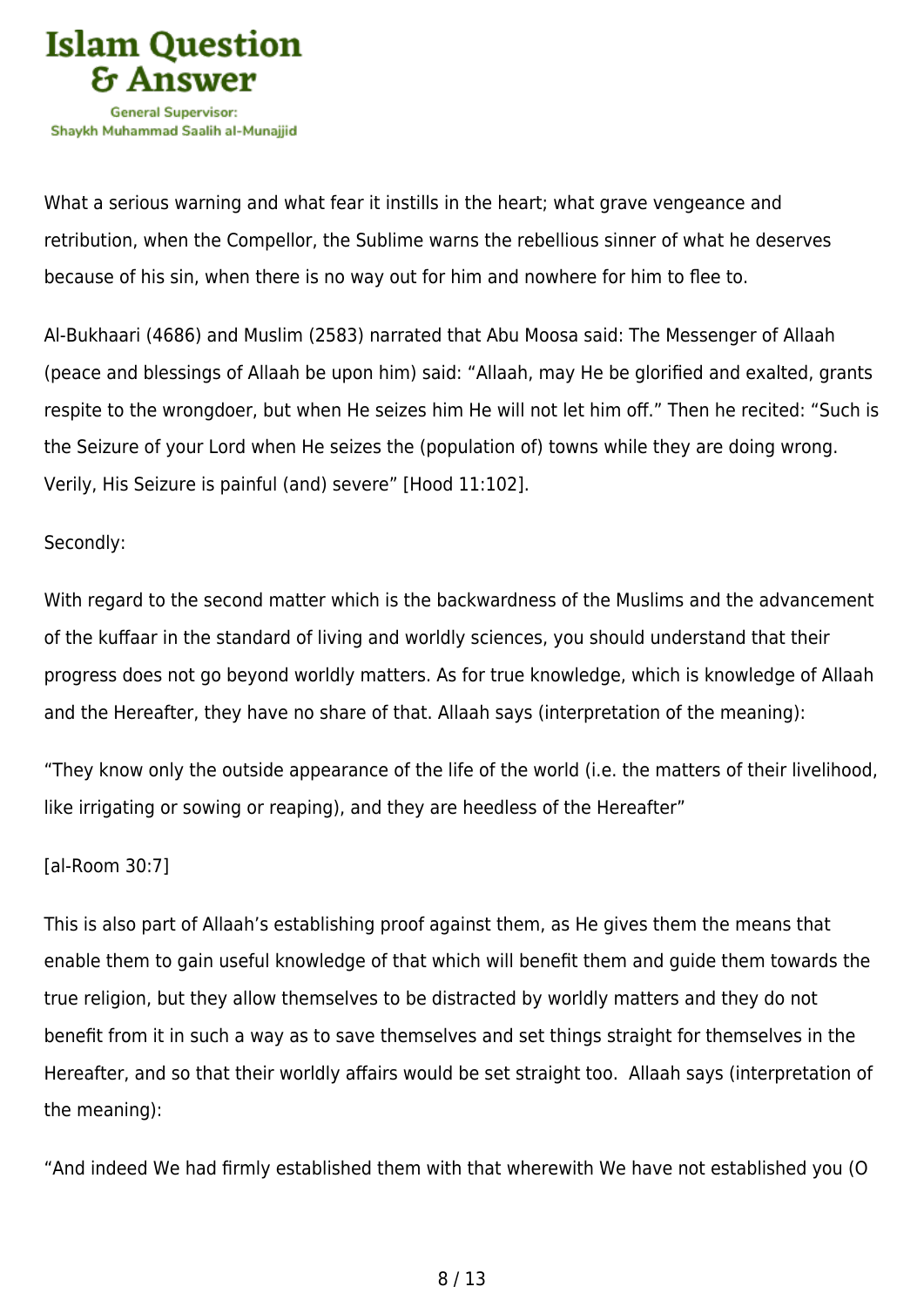

Quraysh)! And We had assigned them the (faculties of) hearing (ears), seeing (eyes), and hearts; but their hearing (ears), seeing (eyes), and their hearts availed them nothing since they used to deny the Ayaat (Allaah's Prophets and their Prophethood, proofs, evidences, verses, signs, revelations, etc.) of Allaah, and they were completely encircled by that which they used to mock at!"

[al-Ahqaaf 46:26]

Hence Allaah says, forbidding His slaves to be deceived by what they have of worldly wealth and adornments:

"Let not the free disposal (and affluence) of the disbelievers throughout the land deceive you.

197. A brief enjoyment; then, their ultimate abode is Hell; and worst indeed is that place for rest"

[Aal 'Imraan 3:196, 197]

al-Shawkaani (may Allaah have mercy on him) said:

"Let not the free disposal (and affluence) of the disbelievers throughout the land deceive you" – this is addressed to the Prophet (peace and blessings of Allaah be upon him), and is intended to urge him to remain steadfast, as in the verse "O you who believe! Believe" [al-Nisa' 4:136], and it is also addressed to everyone. This verse speaks of the bad situation of the kuffaar after it speaks of the good situation of the believers. What it means is: do not be deceived by their free disposal throughout the land and their travelling for trade, which gives them an affluent standard of living, for it is brief enjoyment that they enjoy in this world, then their fate will be in Hell. It is brief enjoyment that is as nothing when compared to the reward of Allaah.

"their ultimate abode" means, where they will end up.

"their free disposal throughout the land" means their travelling to various places. This is like the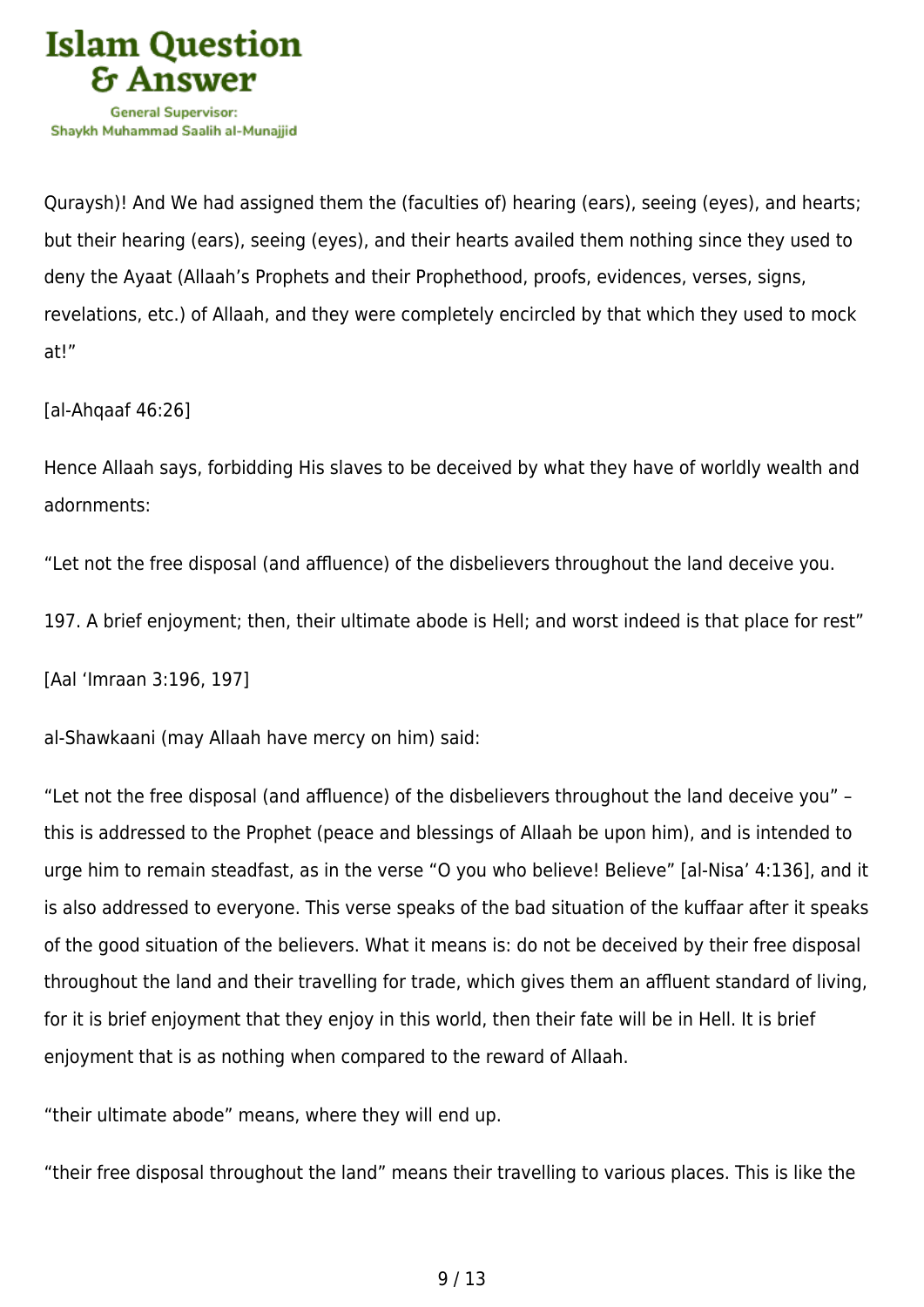

verse in which Allaah says: "So let not their ability of going about here and there through the land (for their purposes) deceive you" [Ghaafir 40:4]. "Enjoyment" refers to that which they benefit from immediately, and it is called "brief" because it is transient and every transient thing, even if it is great, is in fact brief.

"and worst indeed is that place for rest" refers to what they have prepared for themselves in Hell because of their kufr, or what Allaah has prepared for them in Hell.

Fath al-Qadeer (1/622, 623)

You should understand that Allaah has laid down natural laws for the development of the earth, to be able to make use of its resources and to benefit from what is in it and to attain the means of strength. These laws apply to all people. Whoever applies the means of strength will attain it, by the Leave of his Lord, but what matters is how to attain that in accordance with the laws prescribed by Allaah, and then use it in such a way that will help him and others to attain the pleasure of Allaah. Allaah says (interpretation of the meaning):

"Whoever desires the quick‑passing (transitory enjoyment of this world), We readily grant him what We will for whom We like. Then, afterwards, We have appointed for him Hell; he will burn therein disgraced and rejected ( far away from Allaah's Mercy).

19. And whoever desires the Hereafter and strives for it, with the necessary effort due for it (i.e. does righteous deeds of Allaah's obedience) while he is a believer (in the Oneness of Allaah Islâmic Monotheism) — then such are the ones whose striving shall be appreciated, (thanked and rewarded by Allaah).

20. On each - these as well as those- We bestow from the Bounties of your Lord. And the Bounties of your Lord can never be forbidden"

[al-Isra' 17:18-20]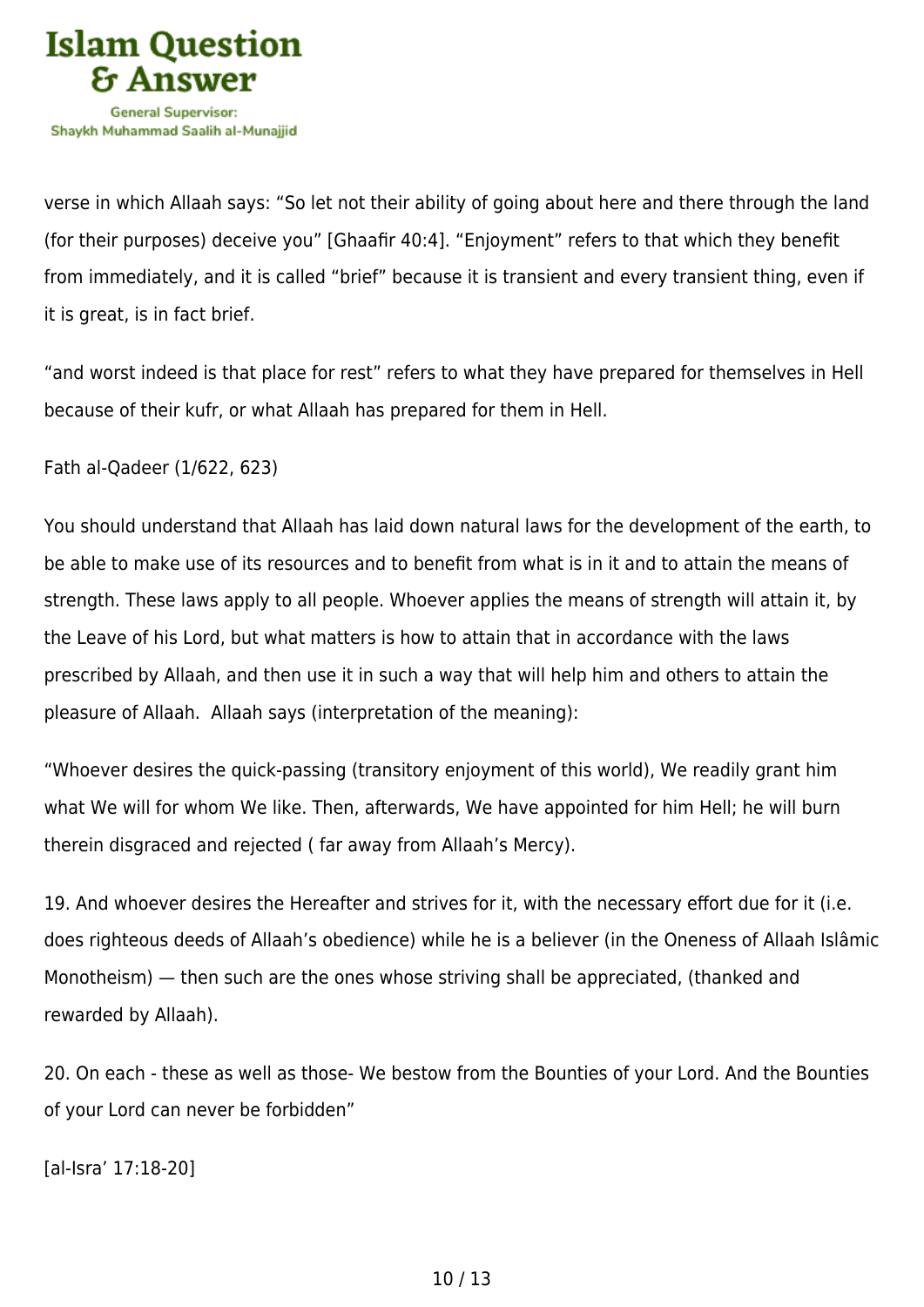

The wisdom of Allaah in making the means of living easy and making this world attractive to these kuffaar, is that whoever among them does something good will enjoy what he has in this world, as a reward for his good deeds, then when he meets his Lord on the Day of Resurrection, he will not have any hasanaat for which Allaah will reward him.

It was narrated that Anas ibn Maalik said: The Messenger of Allaah (peace and blessings of Allaah be upon him) said: "Allaah does not treat the believer unjustly with regard to his good deeds. He blesses him because of them in this world and He will reward him for them in the Hereafter. As for the kaafir, he is fed because of the good deeds that he does for the sake of Allaah in this world, then when he passes on into the Hereafter, he will have no good deeds left for which to be rewarded." Narrated by Muslim (2808).

Hence Shaddaad ibn Aws (may Allaah be pleased with him) said: This world is transient and passing, in which both the righteous and the immoral eat. But the Hereafter is a true promise in which a stern Sovereign will pass judgement. Each of them has its sons, so be among the sons of the Hereafter and do not be among the sons of this world.

#### Sifat al-Safwah (1/709).

We should also point out here that this does not mean that the believers should refrain from pursuing the means of attaining strength that the kuffaar are enjoying and using to keep people from following the way of Allaah. Rather the believers are enjoined to develop the earth in accordance with the way prescribed by Allaah. Allaah says (interpretation of the meaning):

"And to Thamood (people We sent) their brother Saalih (Saleh). He said: O my people! Worship Allaah: you have no other ilaah (god) but Him. He brought you forth from the earth and settled you therein, then ask forgiveness of Him and turn to Him in repentance. Certainly, my Lord is Near (to all by His Knowledge), Responsive"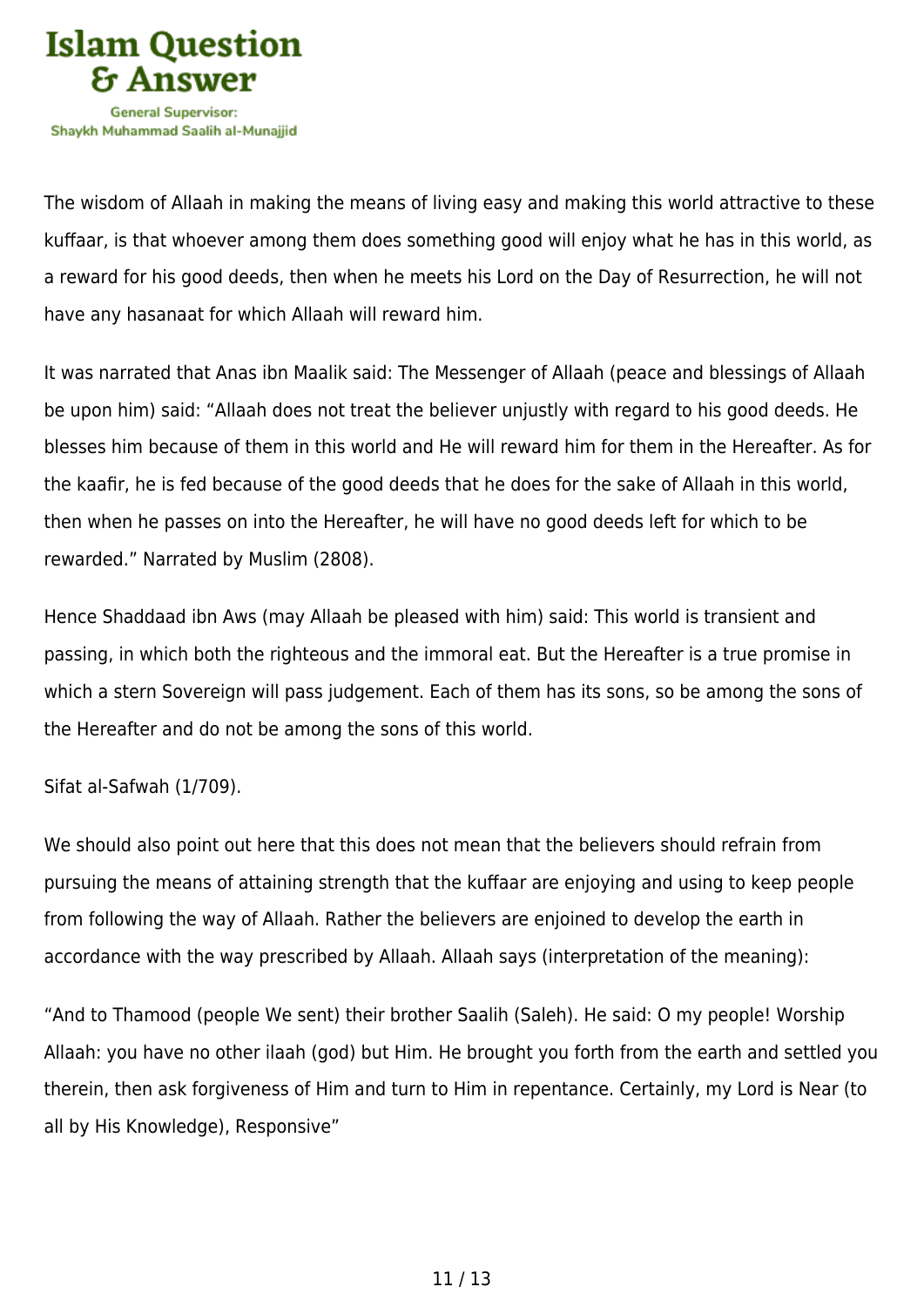

[Hood 11:61]

Allaah has commanded His slaves to seek the means of attaining strength of all kinds when facing their enemies:

"And make ready against them all you can of power, including steeds of war (tanks, planes, missiles, artillery) to threaten the enemy of Allaah and your enemy, and others besides whom, you may not know but whom Allaah does know"

[al-Anfaal 8:60]

Shaykh Ibn Sa'di (may Allaah have mercy on him) said: i.e., everything that you can muster, of intellectual and physical strength, all kinds of weapons and so on, which will help in fighting them. That includes all kinds of manufacturing of various types of weapons and means of defence, machine guns, bullets, aircraft, land and sea vessels, strongholds, trenches, defensive weapons, and developing wisdom and policies that will help the Muslims to advance and ward off the evil of their enemies, and learn how to shoot, how to be brave and how to manage resources. Hence the Prophet (peace and blessings of Allaah be upon him) said: "Strength is shooting." Narrated by Muslim (1917).

That also includes preparing the vehicles that are needed when fighting. Hence Allaah says "including steeds of war to threaten the enemy of Allaah and your enemy". This reason existed at that time, which was to scare the enemy and the ruling depends on that reason. If there is something that could instil more fear in the enemy, such as land vehicles and aircraft which are prepared for fighting, then we are enjoined to prepare them and acquire them, and if we do not have them, then we should learn how to manufacture them. That is obligatory, because "that which is essential to fulfilling an obligatory duty is also obligatory."

See also the answer to question no. [33679](https://islamqa.com/en/answers/33679) for information on some of the worries, distress and